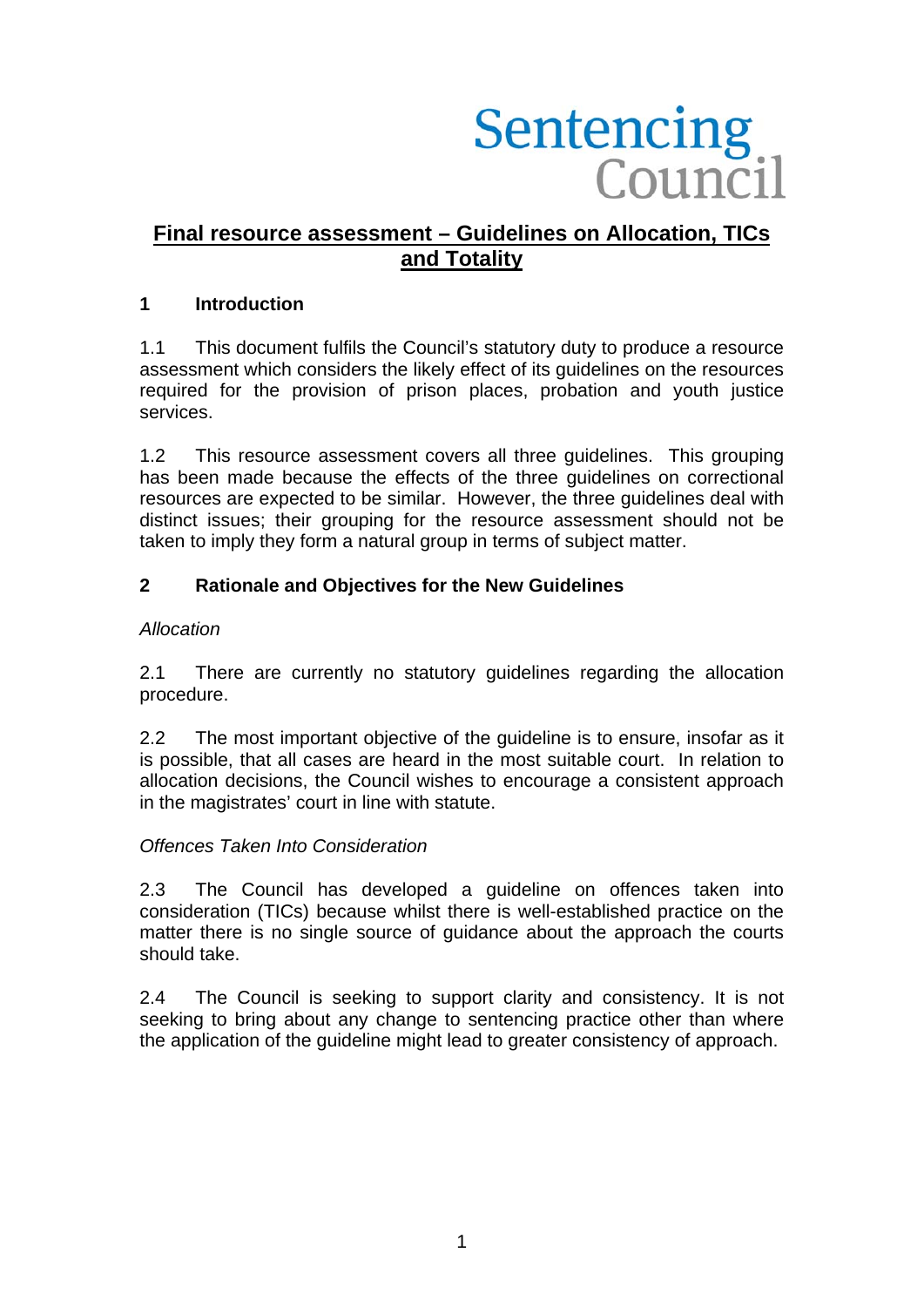# *Totality*

2.5 The Council is mandated by statute to provide a guideline on totality.<sup>1</sup>

2.6 The Council is seeking to support clarity and consistency. It is not seeking to bring about any change to sentencing practice other than where the application of the guideline might lead to greater consistency of approach.

# **3 Scope**

3.1 As stipulated by section 127 of the Coroners and Justice Act 2009, this assessment considers the resource impact of the guidelines on the prison service, probation service and youth justice services. Any resource impacts which may fall elsewhere are therefore not included in this assessment.

# **4 Data – Allocation**

4.1 An allocation decision must be made in all cases which are triable either way. Ministry of Justice figures<sup>2</sup> show that the number of adult (aged 18+) offenders proceeded against in such cases has risen in the past few years, from around 310,000 in 2007 to 353,000 in 2010<sup>3</sup>.

4.2 In 2010, 21% of adult defendants proceeded against triable either way cases (73,000 defendants) were committed for trial in the Crown Court.

4.3 The Ministry of Justice publish separate statistics<sup>4</sup> on the number of defendants committed for sentence at the Crown Court. However, these are not on the same basis as the figures above because they include offenders of all ages, and they do not include offenders who were later acquitted. In 2010, around 18,000 defendants were committed for sentence at the Crown Court.

# **5 Data – TICs**

5.1 Limited data exists on the application of TICs. The Crown Prosecution Service (CPS) have been able to provide the Council with data on the total number of offences taken into consideration, broken down by court type.

5.2 Although the CPS data shows the total number of offences taken into consideration, it does not show the number of *cases* in which TICs were relevant. The CPS do not hold this data nor can this be inferred from the data tables below because there may be many offences taken into consideration in a given case.

<sup>&</sup>lt;u>.</u>  $1$  s.120(3) Coroners and Justice Act 2009

<sup>&</sup>lt;sup>2</sup> Table A3.18, Criminal Justice Statistics 2010. http://www.justice.gov.uk/publications/statistics-and-data/criminaljustice/criminal-annual.htm<br><sup>3</sup> These cover effenders ar

These cover offenders proceeded against, rather than offenders sentenced. They cover only adult offenders (aged 18+). Therefore care should be taken when comparing them to the data presented on totality, which covered sentenced offenders of all ages. In addition, the figures for totality were from 2009, whereas these are from 2010. Table A5.53, Criminal Justice Statistics 2010. http://www.justice.gov.uk/publications/statistics-and-data/criminal-

justice/criminal-annual.htm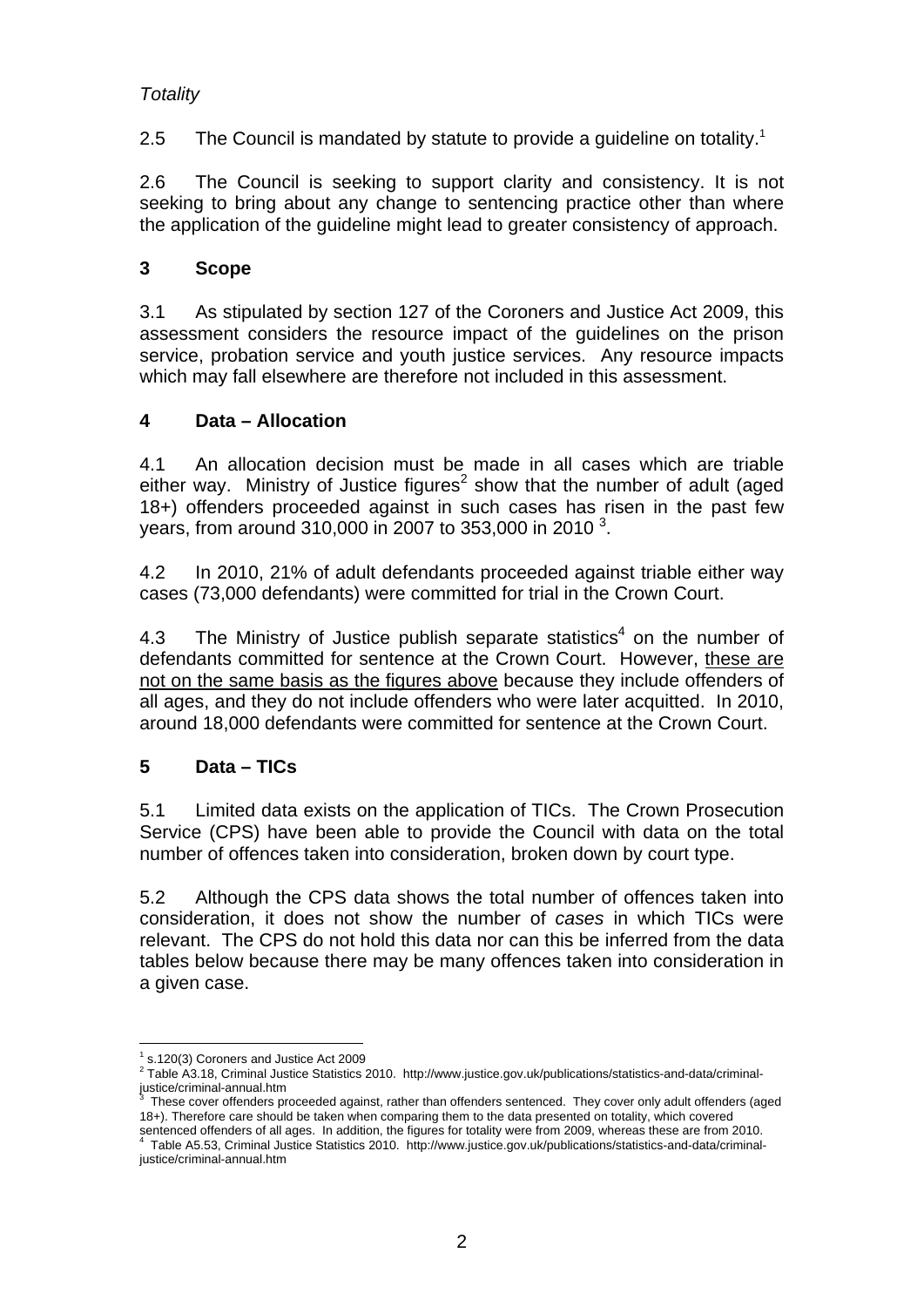**Financial year 2010-11 Offences taken into consideration by court type<sup>5</sup>**

| <b>Court Type</b>       | <b>Offences</b> |
|-------------------------|-----------------|
| Magistrates' Court (MC) | 13.849          |
| Crown Court (CC)        | 10,006          |

### **6 Data - totality**

6.1 The Ministry of Justice holds databases which contain information about each of the sentences which have been passed each year in courts in England and Wales. Where multiple offences are being sentenced on a single sentencing occasion, the databases contain information on the sentence for each individual offence.

6.2 However, the databases do not contain information about how these multiple individual sentences were combined into the single 'final' sentence. That is, they do not contain information about how judges apply the principle of totality, and whether the individual sentences were ordered to be served consecutively or concurrently.

6.3 It is therefore not possible to use national-level sentencing data to analyse *how* the principle of totality has been applied. However, the data can be used to consider the number and proportion of cases in which totality needs to be applied.

### Frequency of application of totality

6.4 In what follows, 'cases where totality needs to be applied' refers to cases in which an offender is sentenced for multiple offences simultaneously. This includes all cases where multiple offences are being sentenced, irrespective of whether the sentences are ordered to be served concurrently or consecutively.

6.5 The following table presents statistics concerning the application of totality, using sentencing statistics from 2009. The data covers offenders of all ages.

 5 Source: Crown Prosecution Service. This data is subject to the following caveats:

a) Data in the table provided relates to the number of offences taken into consideration recorded in magistrates' courts and in the Crown Court on the CPS's Case Management System.

b) Offences data are not held by defendant or prosecution outcome. These are offences which reached a first hearing and there is no indication in these data if the original charged offence was the substantive charge at finalisation.

c) These data have been drawn from the CPS's administrative IT system, which, as with any large scale recording system, is subject to possible errors with data entry and processing. The figures are provisional and subject to change as more information is recorded by the CPS.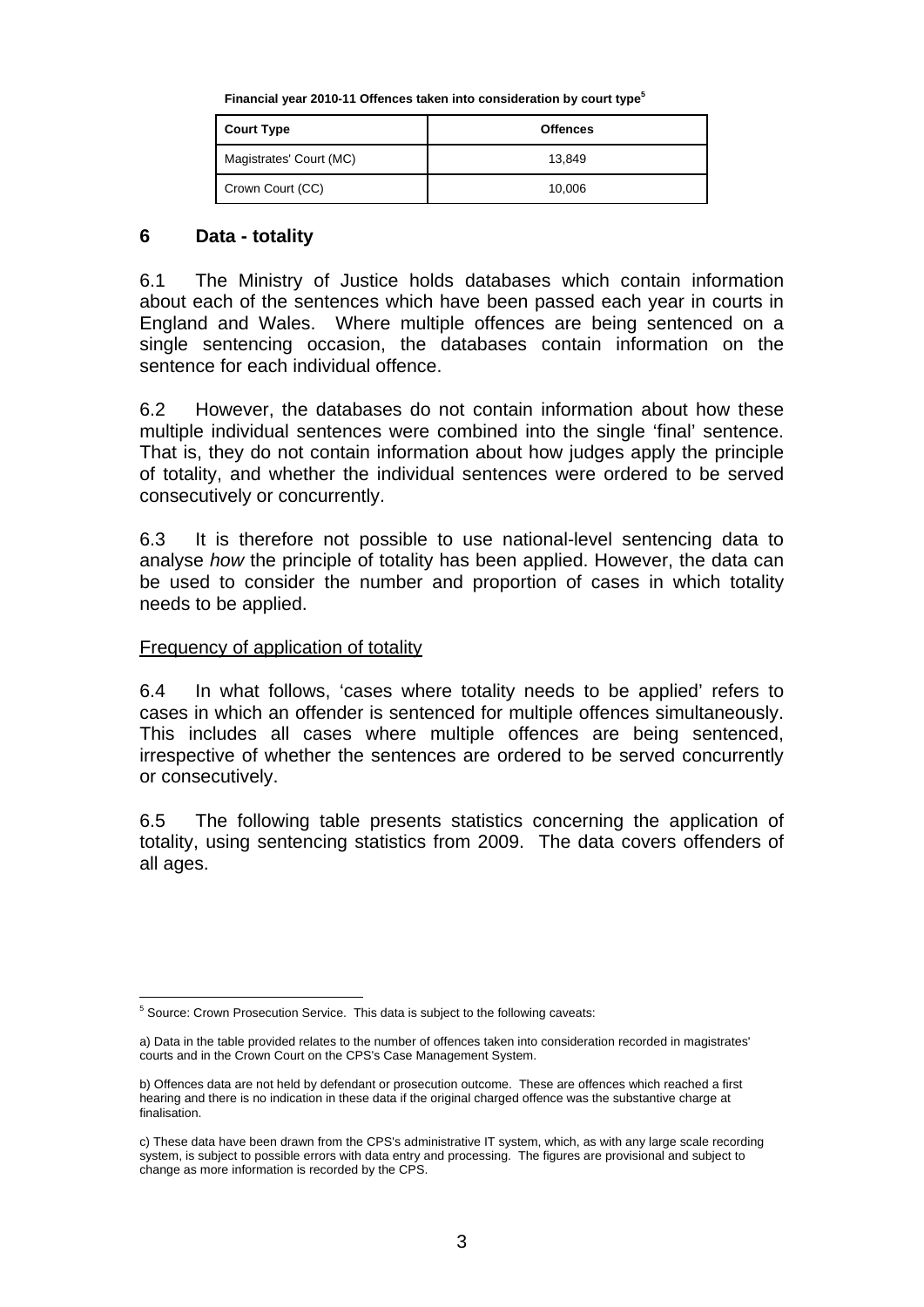| Category                | Absolute number of<br>sentencing occasions in<br>category | <b>Percentage of sentencing</b><br>occasions in which totality<br>needed to be applied |
|-------------------------|-----------------------------------------------------------|----------------------------------------------------------------------------------------|
| All sentences           | 1,406,000                                                 | <b>24%</b>                                                                             |
| Magistrates' courts     | 1,311,000                                                 | 22%                                                                                    |
| Crown Court             | 95,000                                                    | 48%                                                                                    |
| Non-custodial sentences | 1,306,000                                                 | 22%                                                                                    |
| Custodial sentences     | 100,000                                                   | 56%                                                                                    |

Source: Previously unpublished statistics from the Ministry of Justice Court Proceedings Database 2009.

6.6 Overall, in around 24% of sentencing occasions, the offender was sentenced for multiple offences.

6.7 The data shows that in more serious cases (for example, in the Crown Court or where a custodial sentence has been handed down), offenders were much more likely to be sentenced for multiple offences. This amplifies the potential resource effect of any change in the application of totality, because totality is disproportionately likely to be applied to sentences which have the greatest cost.

### **7 Resource impact – central estimate**

7.1 The new sentencing guidelines are not expected to affect the average severity of sentences. As such, it is expected that average custodial sentence lengths, and the proportion of offenders receiving the various disposal types, will not change.

7.2 The central estimate is therefore that the new sentencing guidelines will have no resource impact on the prison, probation or youth justice services.

### **8 Risks**

8.1 At least one of the three proposed guidelines applies in a large proportion of the cases coming before the courts. For instance, the principle of totality must be applied in almost a quarter of cases which are sentenced, and allocation decisions apply to around 300,000 of the 1.7 million defendants proceeded against each year.

8.2 The aims of each of the three guidelines are set out in section 2, above. These aims do not include any intention to affect the average severity of sentencing, and as such, no resource effect is expected. However, since they apply to such large numbers of cases, if any changes do occur, they have the potential to have a substantial resource effect. There are two main sources of uncertainty.

8.3 First, it is not possible to fully anticipate how judges' sentencing behaviour will change as a result of the new guidelines, and hence there is uncertainty surrounding the central estimate that the guideline will have no resource impact.